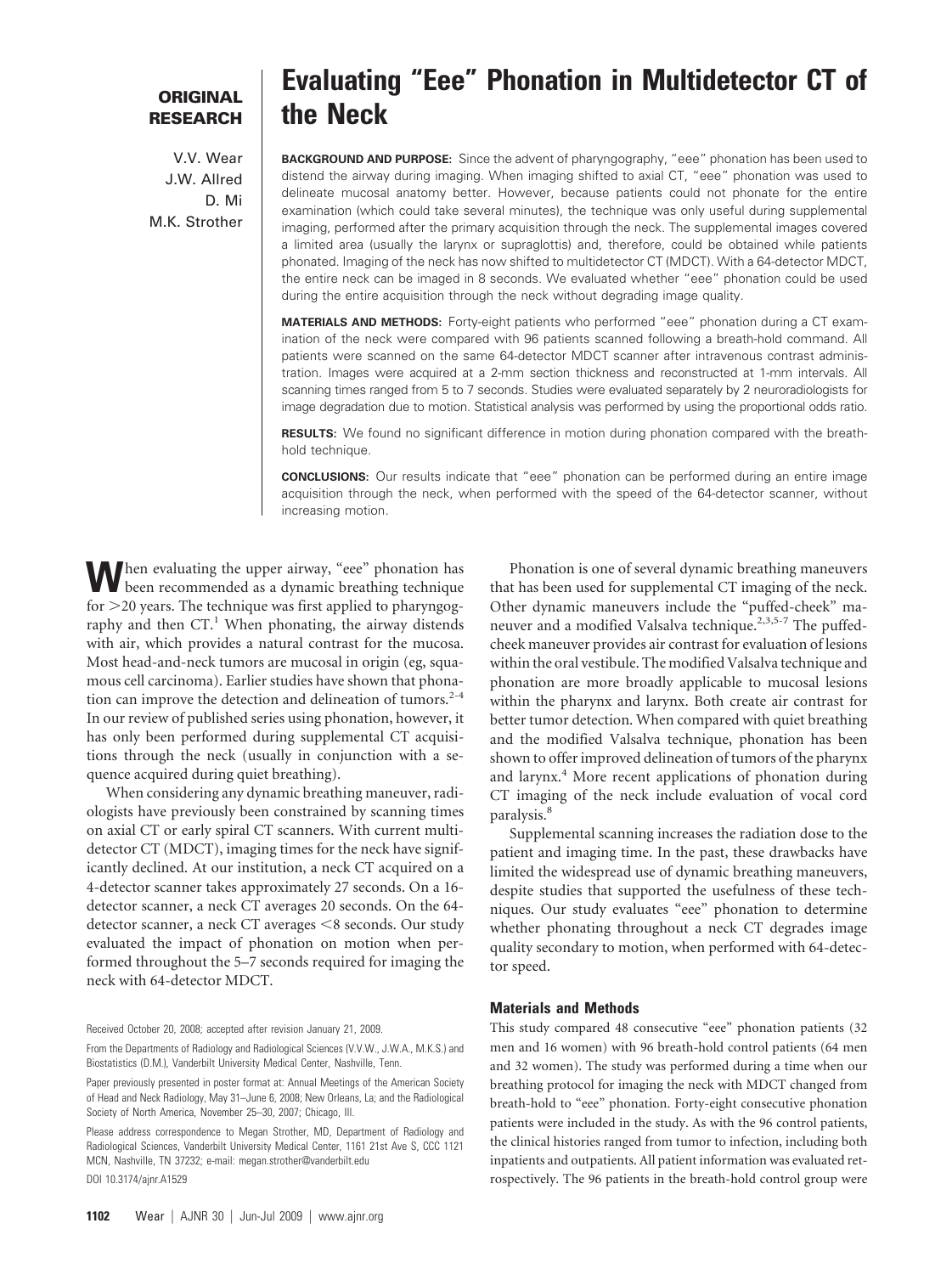selected retrospectively to match the age and sex of the "eee" phonation group. Selection of the control group was blinded to all information other than age and sex. The average age was  $55.69 \pm 14.44$  years for control patients and 55.69  $\pm$  14.52 years for "eee" phonation patients. The proportion of sexes was the same in 2 groups of patients: Sixty-nine percent of both groups were male; 31% were female.

Ideally, phonation patients would have been scanned performing both phonation and during breath-hold, so that an exact comparison could be made between the maneuvers. This was not the case due to the additional radiation costs that patients would have incurred. There were no additional cost or time constraints that limited our study. Patients were scanned according to the protocols accepted by our institution at the time of their scanning, with no added interruption to workflow.

All patients were scanned at Vanderbilt University Medical Center between January 2006 and October 2007. The same protocol was used for control and phonation patients. Patients were scanned on a 64 detector MDCT (Brilliance-64; Philips Medical Systems, Best, the Netherlands) with the following technique: tube current, 300 mAs; voltage, 120 kV; detector collimation,  $64 \times 0.625$  mm; pitch, 0.891 mm/rotation; rotation time, 0.75 seconds. Scanning began at the skull base and finished at the aortic arch. Two-millimeter sections were reconstructed at 1-mm intervals and were reviewed in the axial plane. One hundred milliliters of intravenous contrast (ioversol, Optiray 320; Mallinckrodt, St. Louis, Mo; or iodixanol, Visipaque; Nycomed, Princeton, NJ) was injected with a power injector for 60 seconds before scanning. Scanning time for the "eee" phonation group and breath-hold group was calculated manually from the times recorded on the CT scanner. Twenty patients were chosen randomly from both groups and scanning times were measured. The time range for the "eee" phonation group was 6 –7 seconds with an average time of 6.35 seconds. The time range for the breath-hold group was 5–7 seconds with an average time of 6.2 seconds.

Before scanning, patients were trained by the CT technologists to perform "eee" phonation and practiced before beginning the examination. Patients were instructed to begin phonation when scanning commenced. Control patients were instructed by an automated command to "take in a breath and hold" as scanning commenced.

The CT examinations were reviewed retrospectively by 2 neuroradiologists independently; both were blinded to all clinical data and to the scanning technique performed. Images were evaluated in the axial plane by using a soft-tissue algorithm. Images were scored for motion, on a scale from 1 to 5, as follows: 1, no motion; 2, mild motion; 3, moderate motion; 4, moderately severe motion; 5, severe motion. Examiners divided scoring by airway region. The most cephalad region included the oral cavity and pharynx (from the nasopharynx superiorly to the hypopharynx inferiorly) and the supraglottis. The glottis, which includes the false and true vocal cords and the laryngeal ventricle, was evaluated separately for motion, because there was concern that phonation would increase true vocal cord motion and, therefore, degrade images at this level.<sup>9</sup> The most caudad region evaluated included the trachea, extending inferiorly to the thoracic inlet. These results are shown in the Table.

Statistical analysis was performed as follows: Sample size was calculated for ordered categoric data. With a 1:2 recruitment ratio of "eee" phonation to the breath-hold control group and assuming a significance level of .05, at least 47 phonation patients and 94 control patients were needed to detect an odds ratio of 2.5. This odds ratio conveys the probability of having detected a larger motion score for an "eee" phonation patient relative to a control patient with 75%

| Patient scores for "eee" phonation and breath-hold maneuvers* |                   |                   |          |
|---------------------------------------------------------------|-------------------|-------------------|----------|
|                                                               | Control           | "Eee" Phonation   |          |
|                                                               | $(n = 96)$        | $(n = 48)$        | P Values |
| Age (years)                                                   | $55.69 \pm 14.44$ | $55.69 \pm 14.52$ | 1.000†   |
| Sex                                                           |                   |                   | 1.000‡   |
| Male                                                          | 69% (66)          | 69% (33)          |          |
| Female                                                        | 31% (30)          | 31% (13)          |          |
| Reader 1                                                      |                   |                   |          |
| Above larynx                                                  |                   |                   | .704§    |
| 1                                                             | 56% (54)          | 62% (30)          |          |
| $\overline{2}$                                                | 28% (27)          | 19% (9)           |          |
| 3                                                             | $9\%$ (9)         | $6\%$ (3)         |          |
| 4                                                             | 3% (3)            | 10% (5)           |          |
| 5                                                             | $3\%$ (3)         | $2\%$ (1)         |          |
| At larynx                                                     |                   |                   |          |
| 1                                                             | 53% (51)          | 50% (24)          | .845§    |
| $\overline{2}$                                                | 29% (28)          | 33% (16)          |          |
| 3                                                             | 10% (10)          | 12% (6)           |          |
| $\overline{4}$                                                | $5\%$ (5)         | $0\%$ (0)         |          |
| 5                                                             | $2\%$ (2)         | $4\%$ (2)         |          |
| Below larynx                                                  |                   |                   |          |
| 1                                                             | 56% (54)          | 69% (33)          | .117§    |
| $\overline{2}$                                                | 30% (29)          | 25% (12)          |          |
| 3                                                             | 12% (12)          | $4\%$ (2)         |          |
| 4                                                             | $1\%$ (1)         | $2\%$ (1)         |          |
| Reader 2                                                      |                   |                   |          |
| Above larynx                                                  |                   |                   | .1948    |
| 1                                                             | 32% (31)          | 48% (23)          |          |
| $\overline{2}$                                                | 52% (50)          | 35% (17)          |          |
| 3                                                             | $10\%$ (10)       | $8\%$ (4)         |          |
| 4                                                             | $5%$ (5)          | $6\%$ (3)         |          |
| 5                                                             | $0\%$ (0)         | $2\%$ (1)         |          |
| At larynx                                                     |                   |                   | .972§    |
| 1                                                             | 20% (19)          | 19% (9)           |          |
| $\overline{2}$                                                | 62% (60)          | 65% (31)          |          |
| 3                                                             | 15% (14)          | 12% (6)           |          |
| $\overline{4}$                                                | $3\%$ (3)         | $2\%$ (1)         |          |
| 5                                                             | $0\%$ (0)         | $2\%$ (1)         |          |
| Below larynx                                                  |                   |                   | .195§    |
| 1                                                             | 71% (68)          | 60% (29)          |          |
| $\overline{2}$                                                | 23% (22)          | 29% (14)          |          |
| 3                                                             | $6\%$ (6)         | 10% (5)           |          |
| 4                                                             | $0\%$ (0)         | $0\%$ (0)         |          |

\* Scoring is as follows: 1 indicates no motion; 2, mild motion; 3, moderate motion; 4, moderately severe motion; 5, severe motion. Numbers after percentages are frequencies. † Wilcoxon test.

‡ Pearson test.

§ Proportional odds likelihood ratio test.

power. This power was computed post hoc. We collected the data first; therefore, we already had a maximum sample size and only needed to find the power corresponding to that sample size. The power of this study was between 75% and 80%.

The agreement between the motion scores from the 2 neuroradiologists was evaluated by using  $\kappa$  statistics. A proportional odds model was used to evaluate the association between "eee" phonation and a decrease in image quality due to motion. Each model was fitted separately for each region evaluated, yielding 3 different fits. In each region, age and sex were included as covariates. To correct for the correlated responses from the same patients, we used the Huberwhite sandwich estimator to adjust the variance-covariance matrix. A *P* value less than .05 was considered significant. The statistical software package used to perform the analysis was R, Version 2.6.0, (R Development Core Team, 2007).10

The study was approved by the institutional review board.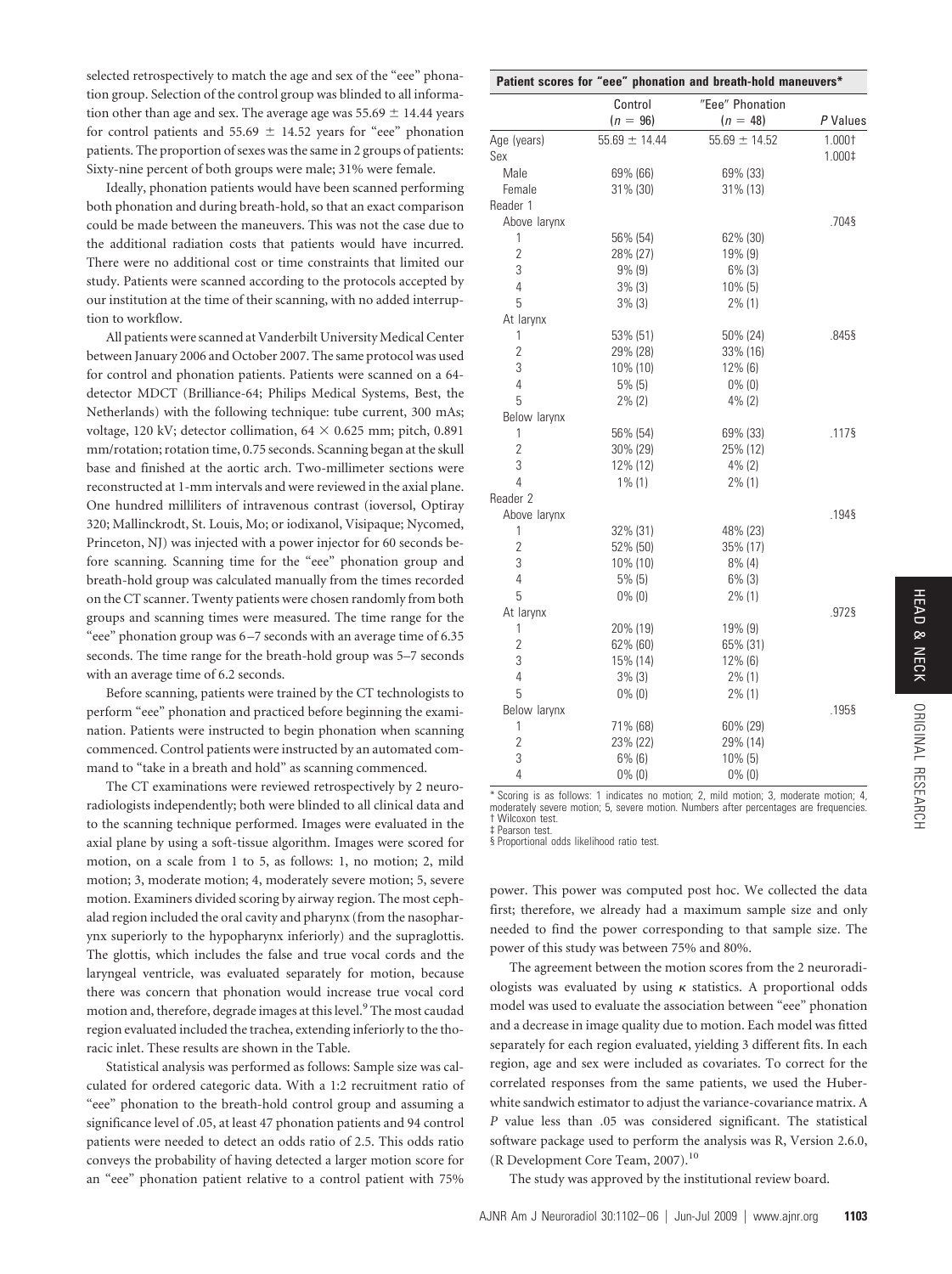# **Results**

Motion scores from the 2 neuroradiologists at 3 measurement sites are summarized in Fig 1. In Fig 2, axial images at the level of the glottis demonstrate the range of motion encountered with "eee" phonation and the scoring criteria applied. There was no significant difference in the distribution of motion scores between "eee" phonation patients and control patients at each of the 3 regions evaluated.

Eighty-six percent of the ratings (864 total scores) were of no or only mild motion (247 of 288 scores with phonation and 493 of 576 scores with breath-hold technique). There was a trend toward less motion above the glottis (55% of phonation with no motion compared with 44% of controls), though the results did not reach statistical significance. In Fig 3, the odds ratios comparing the "eee" phonation group with the control group are given. There was no statistically significant difference in motion between the 2 techniques at any region (to be statistically significant, the confidence interval should not cross 1.0).

The agreement of the readings from the 2 neuroradiologists was evaluated by using Cohen  $\kappa$  statistic with quadratic weighting.<sup>11</sup> The Cohen  $\kappa$  was 0.712 for images taken above the glottis ( $P < .001$ ); 0.567, at the glottis ( $P < .001$ ); and 0.398, below the glottis ( $P < .001$ ). A  $\kappa$  value of zero corresponds to no more agreement than would be expected by chance alone, and a  $\kappa$  value of 1 represents total agreement. According to the Landis and Koch classification,<sup>12</sup> there was substantial agreement between readings from the 2 neuroradiologists for images taken above the glottis, moderate agreement for images taken at the glottis, and fair agreement for images taken below the glottis. More than 95% of scores were within 1 point of agreement. Scoring varied slightly below the glottis. This finding appears to be at least in part attributable to beam-hardening artifacts from the shoulders, which degraded image quality at the level of the thoracic inlet and made it difficult to delineate no and mild motion.

Scanning times were consistent between the phonation and control groups, ranging from 5 to 7 seconds (a 20-patient sample from the phonation group averaged 6.35 seconds; a 20 patient sample from breath-hold group averaged 6.2 seconds).

### **Discussion**

The results of this study indicate that "eee" phonation can be performed without increased patient motion. This advance is only possible because of the speed of a 64-detector MDCT scanner—which allows an entire scan to be acquired in  $\leq 8$ seconds. In prior studies, which were performed on early spiral CT scanners, patients were unable to comply with dynamic techniques. In a 1992 study involving early spiral CT in the evaluation of head and neck lesions, scanning times ranged from 24 to 36 seconds (a significant improvement over the 3–4 minutes required with the single-section scanning that preceded spiral CT). However, even with this improvement, half of the study patients were unable to perform a dynamic breathing maneuver, which was essentially a modified Valsalva technique, throughout the scanning.<sup>3</sup> For this reason, more recent studies have focused on supplemental scanning with dynamic maneuvers, limiting the z-axis for the supplemental scanning to the area of concern.

A study performed on a 4-detector scanner compared the



Fig 1. A, Motion scores above the glottis by using "eee" phonation and breath-hold techniques. More than 80% of both groups had no or only mild motion. *B*, Motion scores at the glottis by using "eee" phonation and breath-hold techniques. Despite the mild vibratory motion necessary for phonation, scores did not differ significantly between phonation and breath-hold, and most patients did not have any significant motion. *C*, Motion scores below the glottis by using "eee" phonation and breath-hold techniques. Because scanning commenced from cranial to caudal, there was concern that patients would move as they ran out of breath. However, motion scores are best below the glottis. mod indicates moderately.

modified Valsalva maneuver to "eee" phonation and quiet breathing.<sup>4</sup> Forty patients were initially scanned in quiet breathing with supplemental scanning during dynamic breathing maneuvers. The authors recommended "eee" phonation for supplemental scanning, finding that phonation improved tu-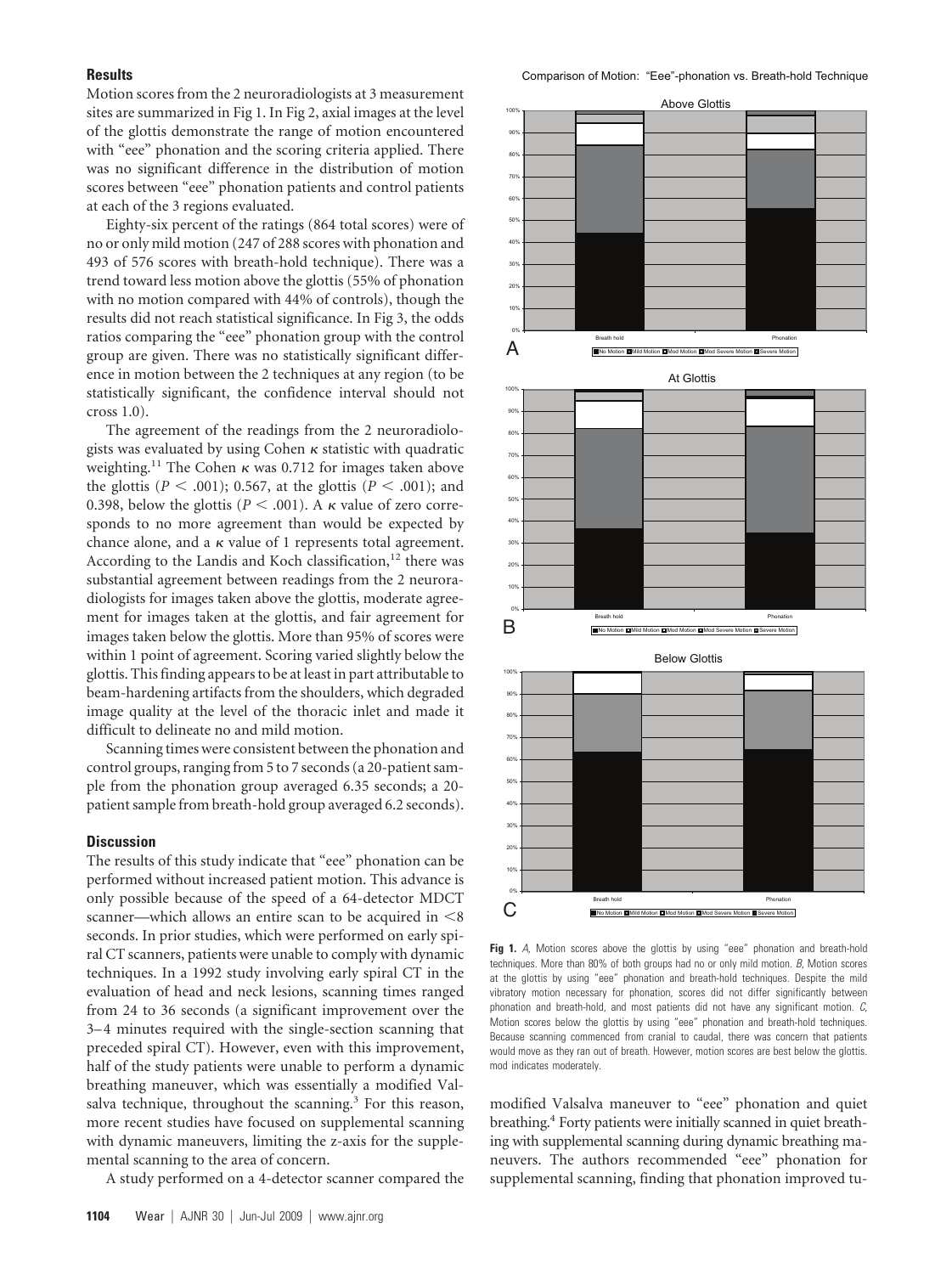

**Fig 2.** Axial CT images through the neck at the glottis demonstrate the range of motion seen in this study. All images are from separate patients who performed "eee" phonation. *AC*, No motion (*A*), mild motion (*B* ), and severe motion (*C*).



Fig 3. The odds ratio comparing phonation to the breath-hold technique is given above the glottis, at the glottis, and below the glottis. The estimated odds ratio is the center line, shouldered by an 80% confidence interval (darkest gray bar) and a 95% confidence interval (gray bar).

mor assessment. The study authors found that phonation was particularly useful in the hypopharynx, with improved localization of squamous cell carcinomas within the pyriform sinuses.<sup>4</sup> Ninety-five percent of hypopharyngeal tumors are squamous cell carcinomas, and it is not always possible to exclude a tumor when the pyriform sinus is not well distended.13 Figure 4 demonstrates the advantage of pyriform sinus distention when evaluating tumor involvement.

The evaluation of the larynx has always been limited by scanner speed because the larynx is particularly susceptible to motion artifacts from breathing and swallowing.8 In our study, evaluation of the larynx demonstrated limited or no motion in nearly all patients with both "eee" phonation and breath-hold techniques. Because scans were obtained starting at the skull base and extending inferiorly to the thoracic inlet, there was concern that images acquired at the end of the scanning acquisition would be degraded by motion as patients became fatigued. This did not occur. Phonation also did not increase motion at the larynx over the breath-hold technique, even though phonating requires mild vibratory motion of the cords. With phonation, the cords tense and approach the midline, but they are not completely adducted. Kim et al<sup>8</sup> found that phonation (described as "hee" in their study) was more useful to evaluate vocal cord paralysis than conventional CT. In their study, radiologists improved from 81%–86% accuracy to 95% accuracy when diagnosing cord paralysis by switching from conventional CT to CT performed during phonation.

Some limitations of our study deserve mention. Ideally, each patient would have been scanned twice, once during "eee" phonation and once by using a breath-hold technique. We were not able to achieve this due to the radiation costs. We attempted to standardize patients by controlling for age and sex and including only patients scanned on the 64-detector MDCT scanner. We did not control for patient size or physical condition. Secondary analysis could be performed probing the effect of physical condition on the success of phonation, based on the clinical record. In our study, both phonation and control groups contained inpatients and outpatients, but we did not standardize this feature. There was some selection bias in